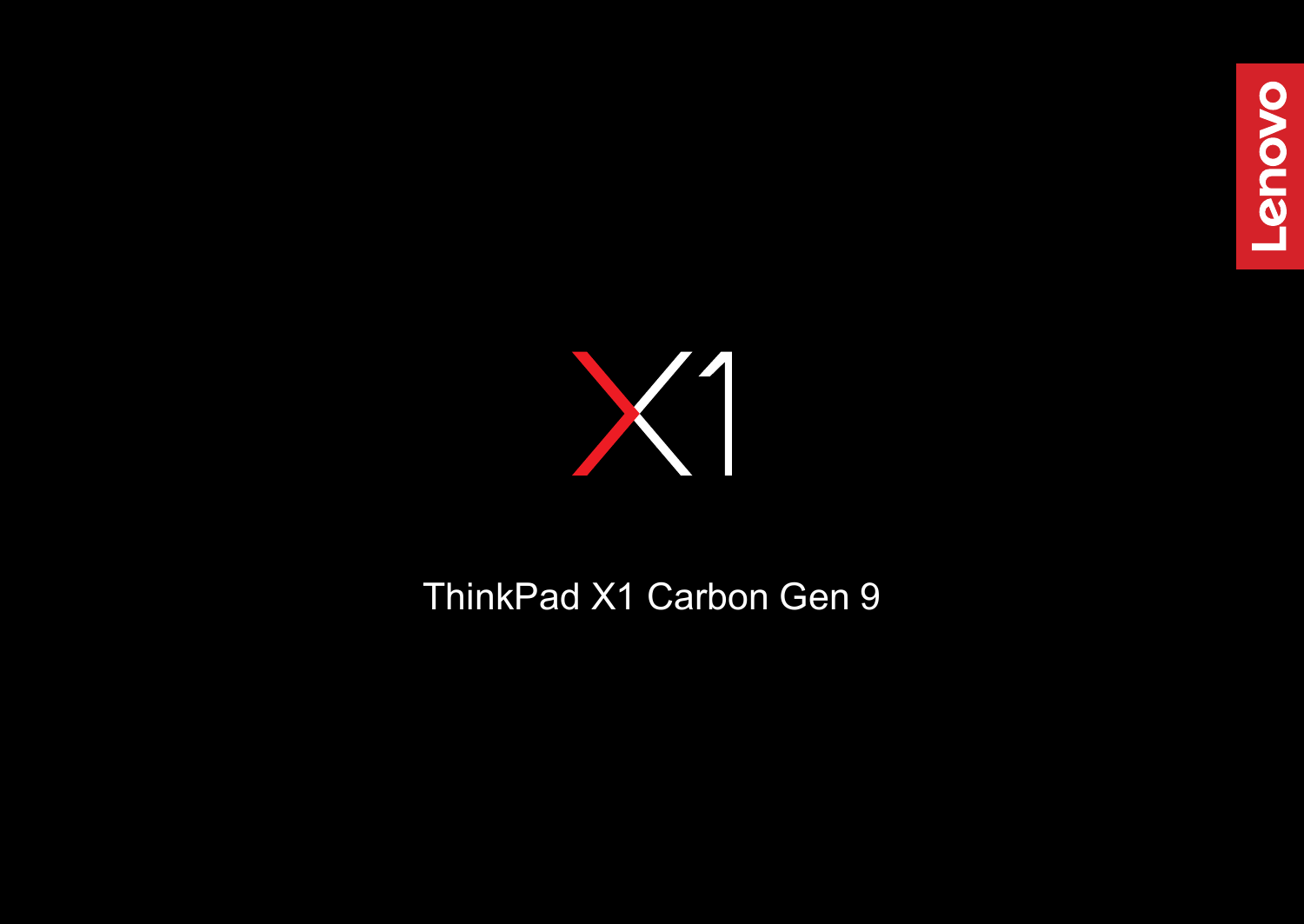### For selected models



Lenovo HDMI to VGA Adapter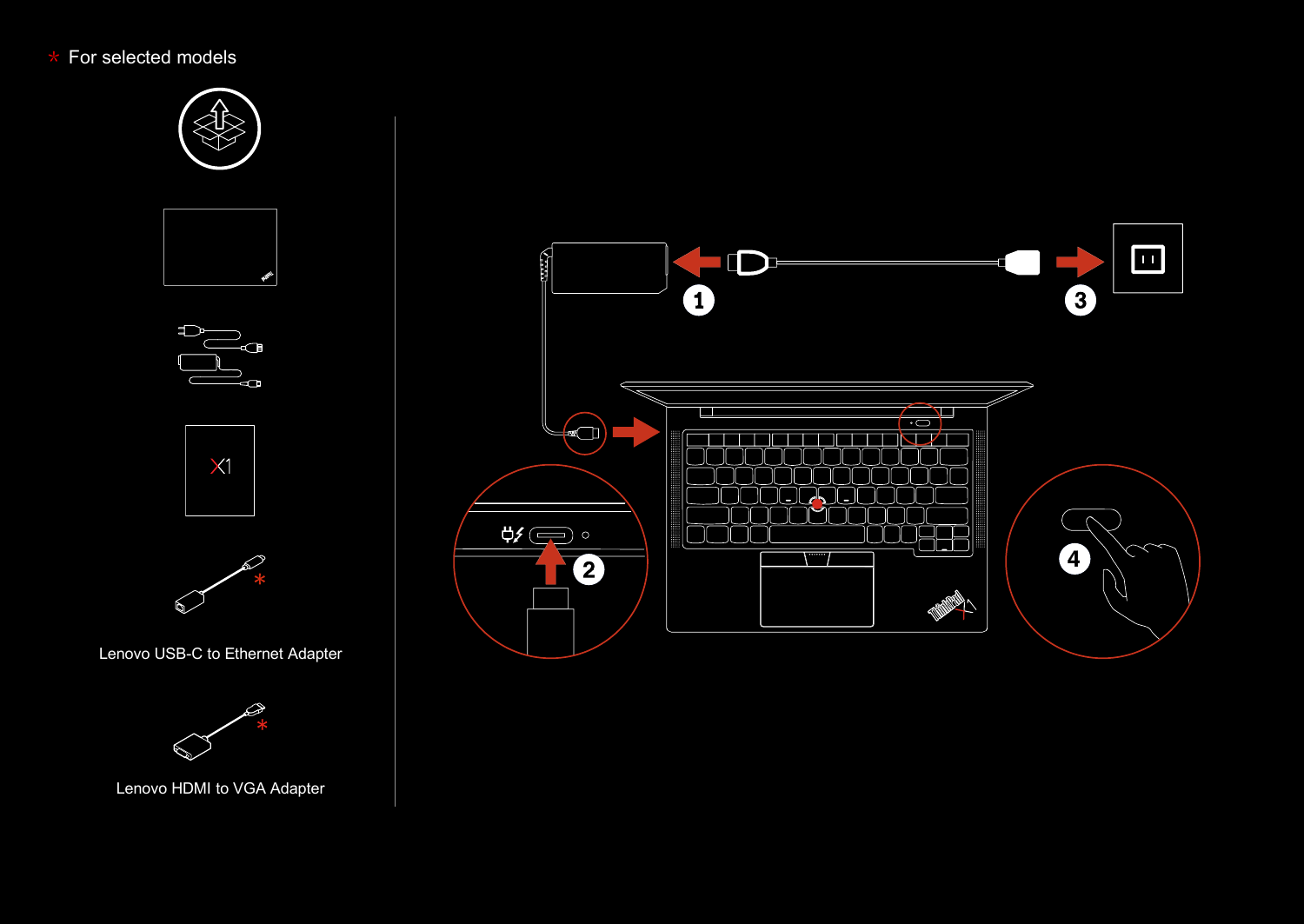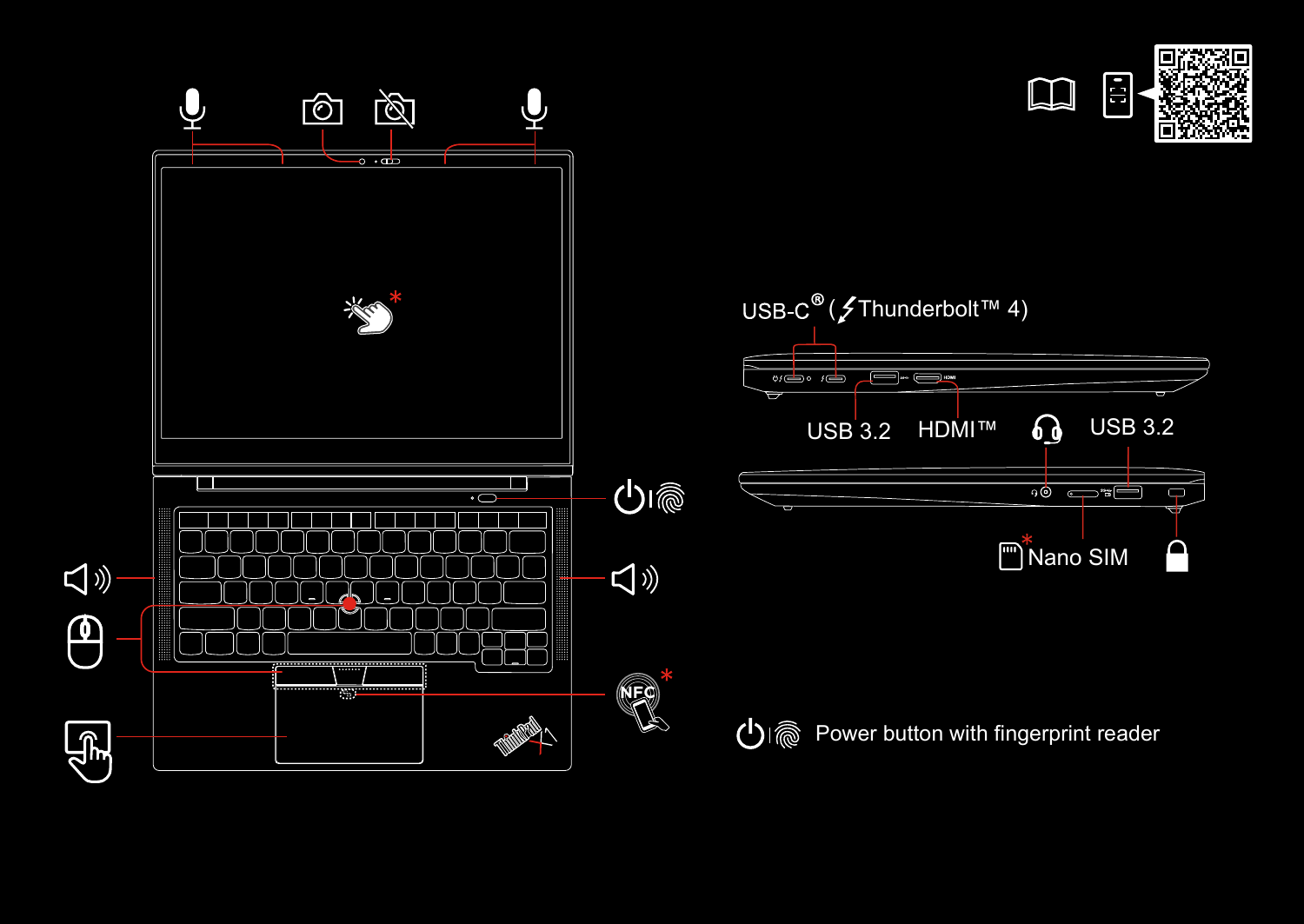## **Commercial Vantage**



Settings, Smart Assist, Updates, WiFi Security, Support & Warranty

## **Intelligent Cooling**



Adjust Lenovo Intelligent Cooling through the Windows Power Slider to get the best mix of battery life, computer performance, and fan speed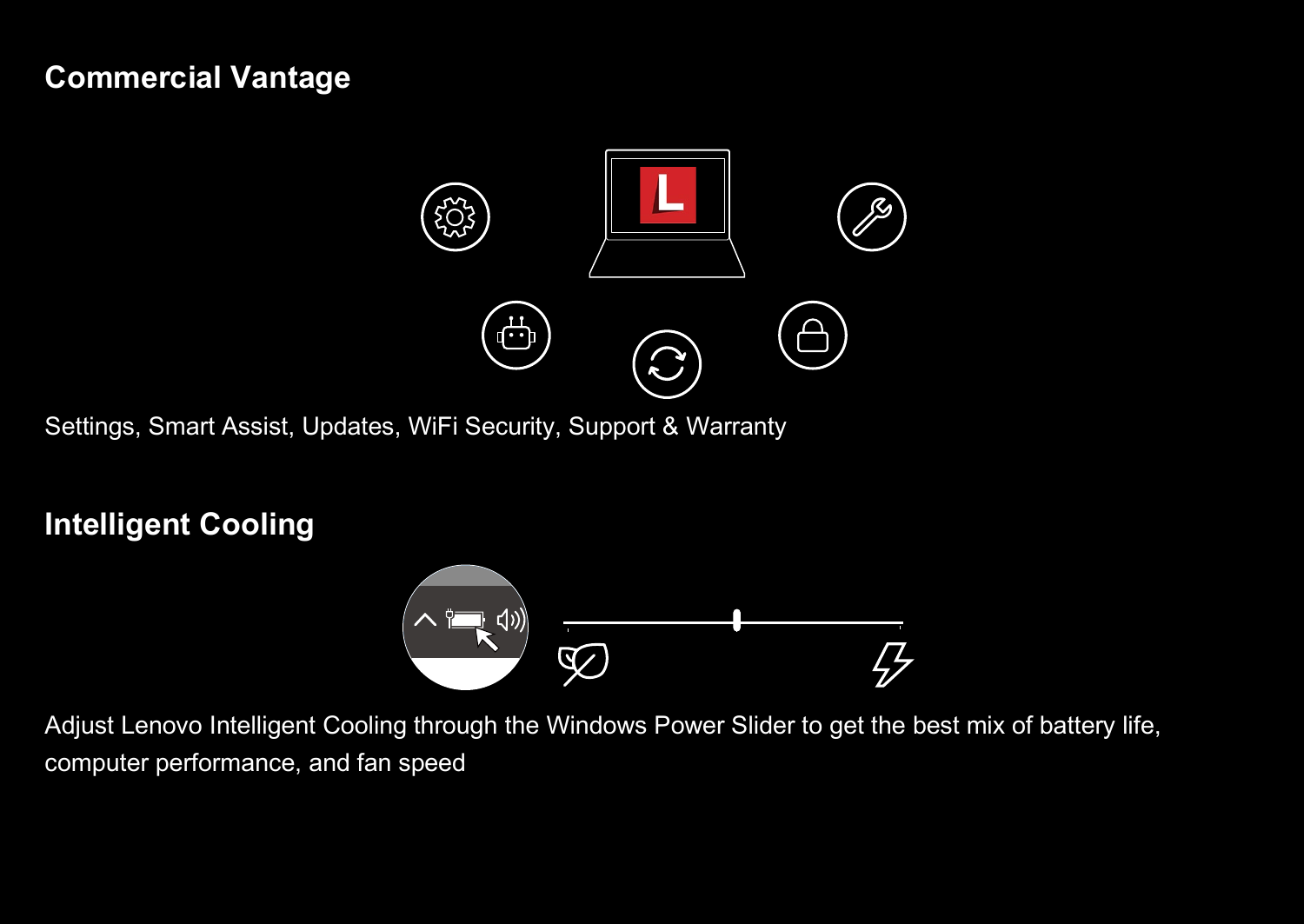#### **USB transfer rate**

Read the statement on USB transfer rate in the *User Guide.* To access the *User Guide*, go to https://pcsupport.lenovo.com.

#### **Specific absorption rate (SAR)**

YOUR DEVICE MEETS INTERNATIONAL GUIDELINES FOR EXPOSURE TO RADIO WAVES.

Your device is a radio transmitter and receiver. It is designed not to exceed the limits for exposure to radio waves (radio frequency electromagnetic fields) recommended by international guidelines. The guidelines were developed by an independent scientific organization (ICNIRP) and include a substantial safety margin designed to assure the safety of all persons, regardless of age and health.

The radio wave exposure guidelines use a unit of measurement known as the Specific Absorption Rate, or SAR. Refer to the following for 10g SAR limit and maximum reported SAR values:

10g SAR limit: 2 W/kg (body-worn SAR); 4 W/kg (limb SAR)

Maximum SAR with 0 mm separation distance (ThinkPad X1 Carbon Gen 9): 1.584 W/kg (body-worn SAR); 3.19 W/kg (limb SAR)

Where possible, your radio device should be used on a table, desk or tray, which also assists ventilation. To limit exposure from radio waves, use the device under good radio signal conditions and keep the antennas furthest from your body and that of other people. Refer to the *User Guide* of your product to view the locations of the antennas. Pregnant women should keep the antennas away from their stomach and adolescences away from their lower abdomen. Wearers of electronic implant devices (pacemakers, insulin pumps, neurostimulators, etc.) should maintain a distance greater than 15 centimeters between the radio device and the implant device. Obey all local restrictions when using your device in public areas, such as hospitals, airplanes, or schools.

#### **European Union — compliance with the Radio Equipment Directive**

Hereby, Lenovo (Singapore) Pte. Ltd., declares that the radio equipment type ThinkPad X1 Carbon Gen 9 is in compliance with Directive 2014/53/EU.

The full text of the system EU declaration of conformity is available at the following Internet address:

<https://www.lenovo.com/us/en/compliance/eu-doc>

This radio equipment operates with the following frequency bands and maximum radio-frequency power:

| Technology                 | <b>Frequency band [MHz]</b> | <b>Maximum</b><br>transmit power |
|----------------------------|-----------------------------|----------------------------------|
| WLAN 802.11b/g/n/ax        | 2400 - 2483.5               | $< 20$ dBm                       |
| WLAN 802.11a/n/ac/ax       | 5150 - 5725                 | $<$ 23 dBm                       |
| WLAN 802.11a/n/ac/ax       | $5725 - 5875$               | < 13.98 dBm                      |
| <b>Bluetooth BR/EDR/LE</b> | 2400 - 2483.5               | $< 20$ dBm                       |
| <b>WWAN UMTS</b>           | 1/8                         | $< 24.5$ dBm                     |
| <b>WWAN UMTS</b>           | 1/3/8                       | < 25.2 dBm                       |
| <b>WWAN LTE</b>            | 1/3/7/8/20/28//34/38/40/42  | $< 24.5$ dBm                     |
| <b>WWAN LTE</b>            | 1/3/7/8/20/28/38/40/42/43   | $< 25$ dBm                       |
| WWAN 5G NR                 | 1/3/7/8/20/28/38            | $< 24$ dBm                       |
| WWAN 5G NR                 | 41/77/78                    | $<$ 27 dBm                       |
| <b>UWB Radar Band</b>      | 7490 - 8450                 | $<$ -10 dBm                      |
| <b>NFC</b>                 | 13.56                       | < -5.31dBµA/m@10m                |

Usage of all the radio devices is limited to indoor in the band 5150 MHz to 5350 MHz (channels 36, 40, 44, 48, 52, 56, 60, 64)